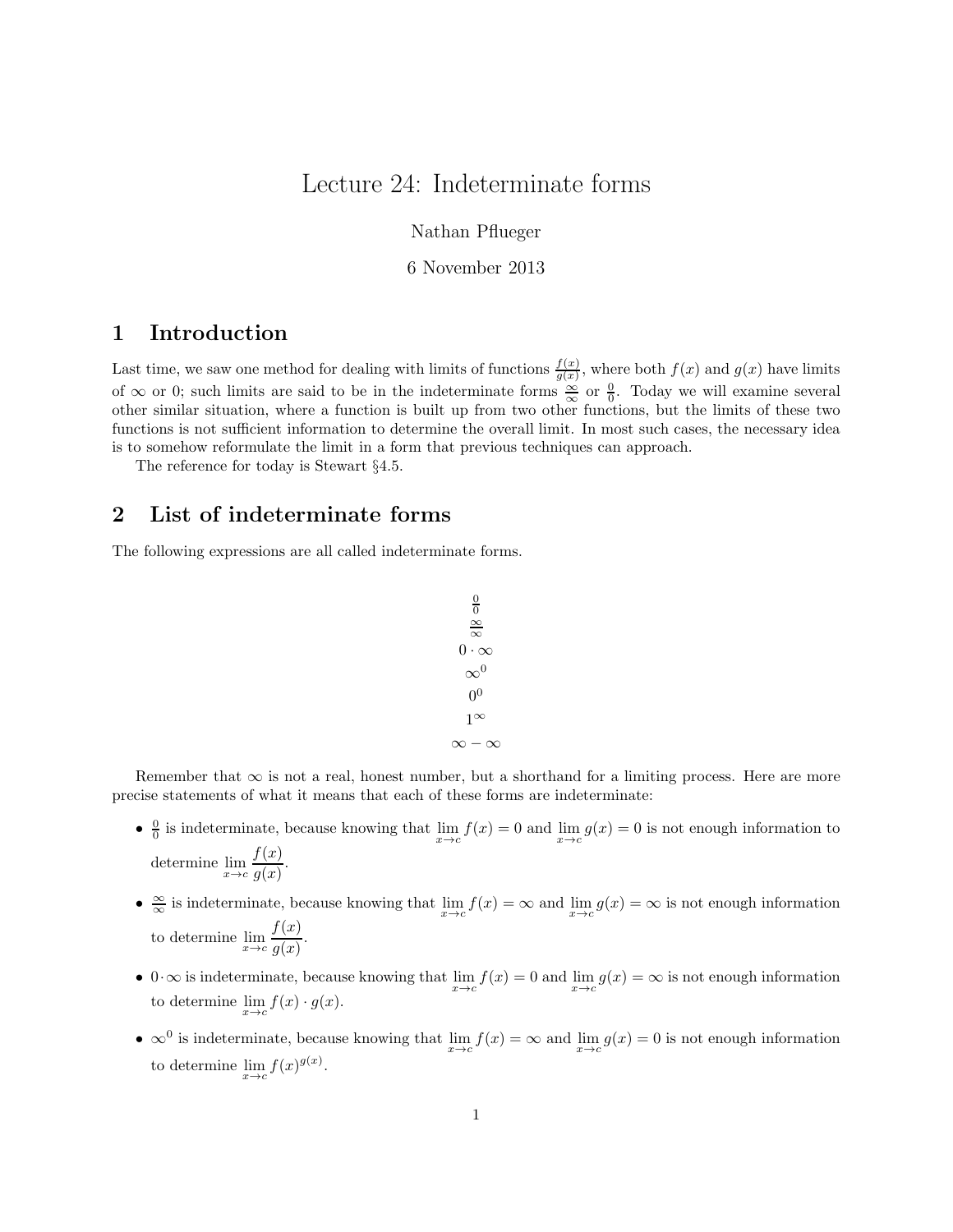- 0<sup>0</sup> is indeterminate, because knowing that  $\lim_{x\to c} f(x) = 0$  and  $\lim_{x\to c} g(x) = 0$  is not enough information to determine  $\lim_{x \to c} f(x)^{g(x)}$ .
- 1<sup>∞</sup> is indeterminate, because knowing that  $\lim_{x\to c} f(x) = 1$  and  $\lim_{x\to c} g(x) = \infty$  is not enough information to determine  $\lim_{x \to c} f(x)^{g(x)}$ .
- $\infty \infty$  is indeterminate, because knowing that  $\lim_{x \to c} f(x) = \infty$  and  $\lim_{x \to c} g(x) = \infty$  is not enough information to determine  $\lim_{x \to c} (f(x) - g(x)).$

You've found some examples in your homework to show that these forms are all indeterminate.

In contast, forms like  $\frac{0}{\infty}$ ,  $\infty + \infty$  and  $0^{\infty}$  are determinate, because if they arise in a limit, the answer is unambiguous (in these cases, these forms resolve to  $0, \infty, 0$ , respectively).

Keeping straight which forms resolve unambiguously, and which are indeterminate, can be confusing. Here is a good rule of thumb: a form is indeterminate if it is sensitive to small errors. Here's what I mean:

- Consider  $\frac{0}{0}$ . Think of both of these zeros as being imprecise measurements. So it could be that one zero is actually 0.0001, while the other is actually 0.0000001, but your measuring device is only accurate enough to measure them both as zero. Then the ratio could be  $\frac{0.0001}{0.0000001} = 1000$ , but it could also be  $\frac{0.0000001}{0.0001} = 0.001$ . So this arithmetic is sensitive to errors in the measurements, so it is indeterminate.
- Consider  $\frac{\infty}{\infty}$ . Think of  $\infty$  as just meaning "off the chart;" it is a number too large for you to measure. So one  $\infty$  could stand for 1000, while the other stands for 1000000. The ratio of these could be 1000, but it could also be 0.001. So the arithmetic is sensitive to error about just how big these two "off the charts" numbers are.
- Consider  $\frac{0}{\infty}$ . Here 0 is just some small number (possibly with a bit of error), and  $\infty$  is some huge number (off the charts of your measuring device). But you can see that even if you don't know just how far off the charts the  $\infty$  is, or just how close to 0 the 0 is, the quotient will nonetheless be an immeasurably tiny number. So this form is perfectly well-defined: it is definitely 0.

If you apply this criterion carefully, you will be able to tell whether a particular form determines the limit uniquely or not. For example, consider the most confusing indeterminate form of the bunch:  $1^{\infty}$ . Then all you really know about the  $\infty$  is that it's too large to measure; lets say it is at least 1000000. And all you know about the 1 is that it is within 0.0001 of 1. This isn't good enough to have even an approximate sense for the result of exponentiation: it might actually be  $1.0001^{1000000} \approx 10^{43}$ , but it could also be  $0.999^{1000000} \approx 10^{-43}$ . This arithmetic is extremely sensitive to even small errors in the measurement of "1" and " $\infty$ ," so it is indeterminate.

The point is that if you obtain an indeterminate form when you evaluate the limits of two parts of a function separately, you will need to do some more analysis to find the limit. We saw one tool last time that often resolves  $\frac{0}{0}$  or  $\frac{\infty}{\infty}$ , called L'Hôpital's rule. We will now examine some examples of how to resolve the other types. This will often involve converting these other types into a from where L'Hôptial's rule applies, but not always; in some cases we will want to draw on more elementary techniques.

#### 3 Resolving  $\infty \cdot 0$

The typical way to resolve  $\infty \cdot 0$  is to convert it to  $\frac{0}{0}$  or  $\frac{\infty}{\infty}$  by either taking the reciprocal of the  $\infty$  and putting it in the denominator, or putting the reciprocal of the 0 and putting it in the denominator. Here is an example of both of these.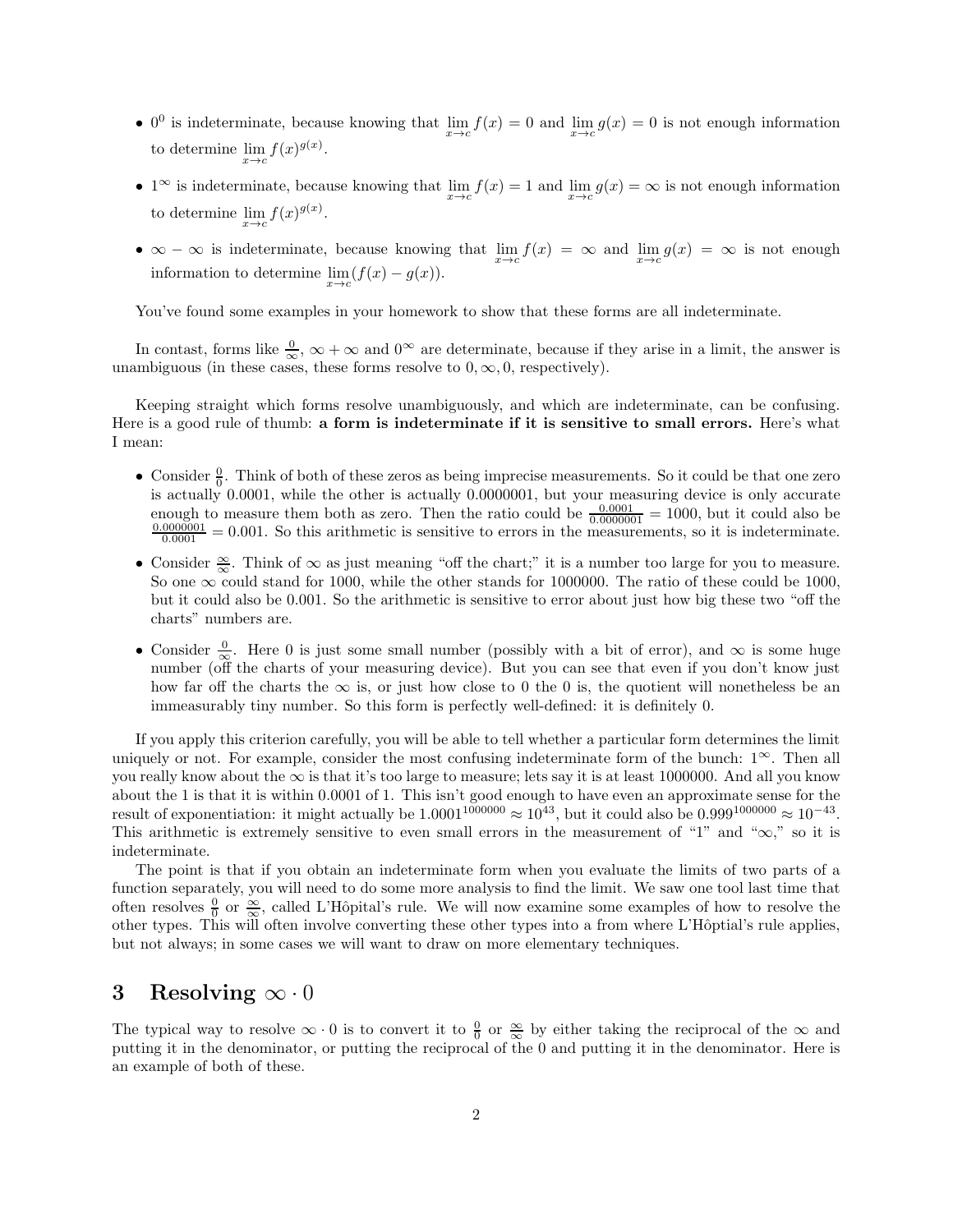*Example* 3.1. Consider  $\lim_{x \to \infty} \left( x \cdot \sin \left( \frac{2}{x} \right) \right)$  $\left(\frac{2}{x}\right)$ . This has the form  $\infty \cdot 0$  if you try to evaluate directly. But if you flip the  $x$  to the denominator

$$
\lim_{x \to \infty} \left( \frac{\sin\left(\frac{2}{x}\right)}{1/x} \right)
$$

then this limit has the form  $\frac{0}{0}$ . We have simply taken the  $\infty$ , and transformed it into a 0 in the denominator. This limit can be done with L'Hôpital's rule.

$$
\lim_{x \to \infty} \left( \frac{\sin\left(\frac{2}{x}\right)}{1/x} \right) = \lim_{x \to \infty} \frac{\cos\left(\frac{2}{x}\right)\left(-\frac{2}{x^2}\right)}{-1/x^2}
$$
\n
$$
= \lim_{x \to \infty} 2 \cos\left(\frac{2}{x}\right)
$$
\n
$$
= 2 \cos(2/\infty)
$$
\n
$$
= 2
$$
\n
$$
= 2
$$

So in this case, we could evaluate the limit by flipping it to  $\frac{0}{0}$  and using L'Hôpital's rule. Example 3.2. In this example we'll change  $\infty \cdot 0$  to  $\frac{\infty}{\infty}$ . Consider  $\lim_{x \to \infty} (xe^{-x})$ . This has the form  $\infty \cdot 0$ . Move the 0 to an  $\infty$  in the denominator.

$$
\lim_{x \to \infty} x e^{-x} = \lim_{x \to \infty} \frac{x}{e^x}
$$

$$
= \lim_{x \to \infty} \frac{1}{e^x}
$$

$$
= \frac{1}{\infty}
$$

$$
= 0
$$

It is not always easy to tell whether you should convert  $\infty \cdot 0$  to  $\frac{0}{0}$  or  $\frac{\infty}{\infty}$ . You may need to try both options, and see which one makes the problem simpler to solve. As always, there are no hard fast rules; you should just experiment with many examples and try to get a sense for what is most effective in various situations.

### $4$  Resolving  $1^\infty$

In the case of  $1^{\infty}$ , the usual tack is to take the logarithm of the expression in question. This results in a new expression, with will have a limit of the form  $\infty \cdot 0$ . Resolve this indeterminacy using ideas from the previous section, and then raise e to the result. As a first example, consider the following.

$$
\lim_{h \to 0} (1+2h)^{1/h}
$$

This can be rewritten as following, by taking the logarithm of the expression.

$$
\lim_{h \to 0} (1 + 2h)^{1/h} = \lim_{h \to 0} e^{\ln((1 + 2h)^{1/h})}
$$
  
=  $e^{\lim_{h \to 0} \ln((1 + 2h)^{1/h})}$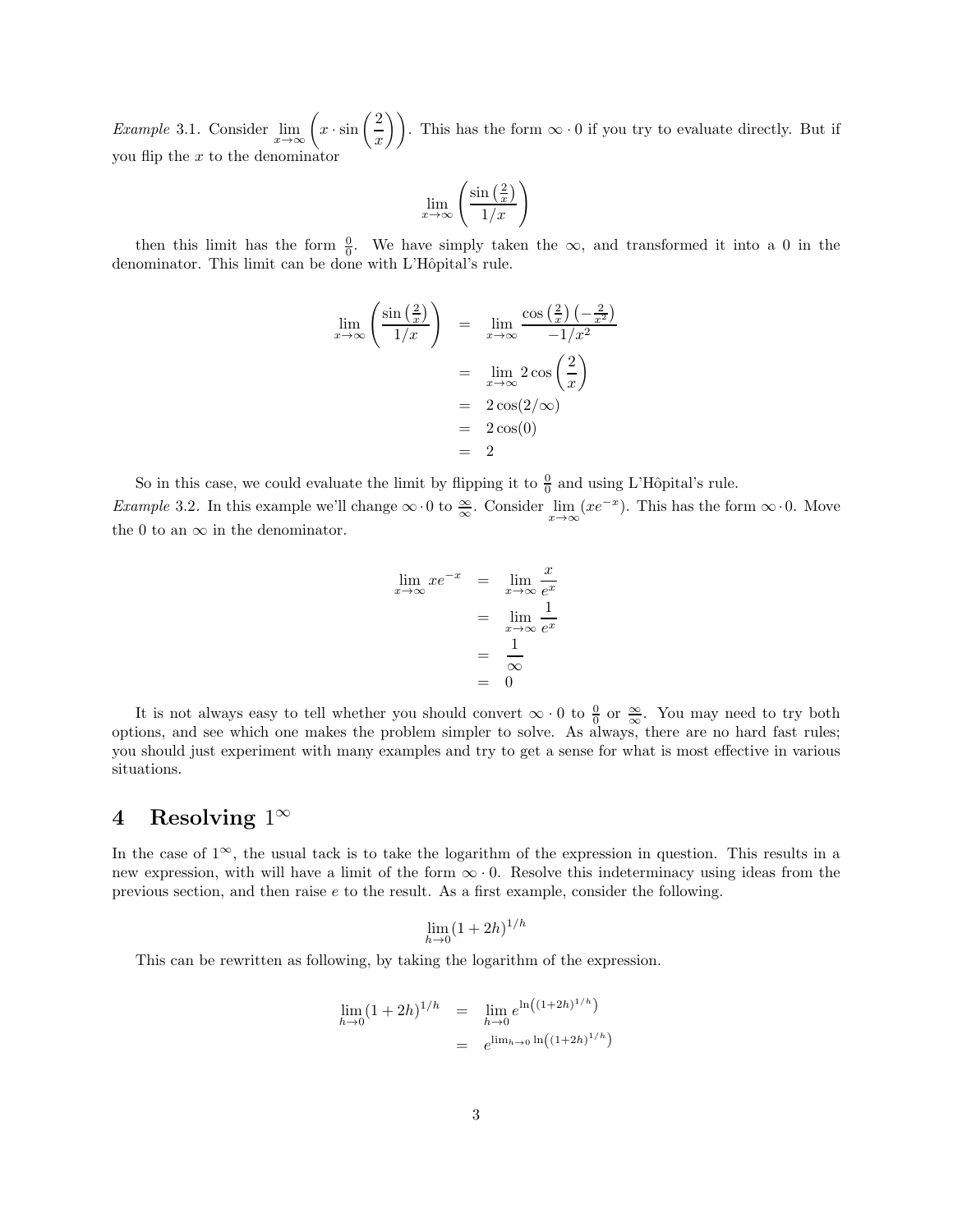Now evaluate the limit in the exponential separately.

$$
\lim_{h \to 0} \ln \left( (1 + 2h)^{1/h} \right) = \lim_{h \to 0} \frac{1}{h} \ln(1 + 2h) \quad \text{(has form } \infty \cdot 0)
$$
\n
$$
= \lim_{h \to 0} \frac{\ln(1 + 2h)}{h} \quad \text{(Convert to } \frac{0}{0})
$$
\n
$$
= \lim_{h \to 0} \frac{2/(1 + 2h)}{1} \quad \text{(L'Hôpital)}
$$
\n
$$
= 2
$$

Therefore the original limit is:

$$
\lim_{h \to 0} (1+2h)^{1/h} = e^2.
$$

The reason the logarithm is a useful tool here is precisely that it transforms exponentiation into multiplication. This is one of the main reasons that logarithms became centrally important in mathematics: they convert complicated operations into simpler operations, and therefore make many computations much easier. We've already seen this feature once in this course, in the context of logarithmic differentiation.

# 5 Resolving  $0^0$  and  $\infty^0$

For both  $0^0$  and  $\infty^0$ , the usual technique is the same as for  $1^{\infty}$ : evaluate instead the limit of the logarithm of the expression, and then exponentiate the result. Here are a couple examples. Example 5.1.

$$
\lim_{x \to \infty} x^{1/x} = e^{\lim_{x \to \infty} \frac{1}{x} \ln x}
$$
\n
$$
\lim_{x \to \infty} \frac{1}{x} \ln x = \lim_{x \to \infty} \frac{\ln x}{x} \text{ (form } \frac{\infty}{\infty})
$$
\n
$$
= \lim_{x \to \infty} \frac{1/x}{1} \text{ (L'Hôpital)}
$$
\n
$$
= 0
$$
\n
$$
\Rightarrow \lim_{x \to \infty} x^{1/x} = e^0 = 1
$$

Example 5.2.

$$
\lim_{x \to 0^{+}} x^{x} = e^{\lim_{x \to 0^{+}} x \ln x}
$$
\n
$$
\lim_{x \to 0^{+}} x \ln x = \lim_{x \to 0^{+}} \frac{\ln x}{1/x} \text{ (form } \frac{\infty}{\infty}\text{)}
$$
\n
$$
= \lim_{x \to 0^{+}} \frac{1/x}{-1/x^{2}} \text{ (L'Hôpital)}
$$
\n
$$
= \lim_{x \to 0^{+}} (-x)
$$
\n
$$
= 0
$$
\n
$$
\Rightarrow \lim_{x \to 0^{+}} x^{x} = e^{0}
$$
\n
$$
= 1
$$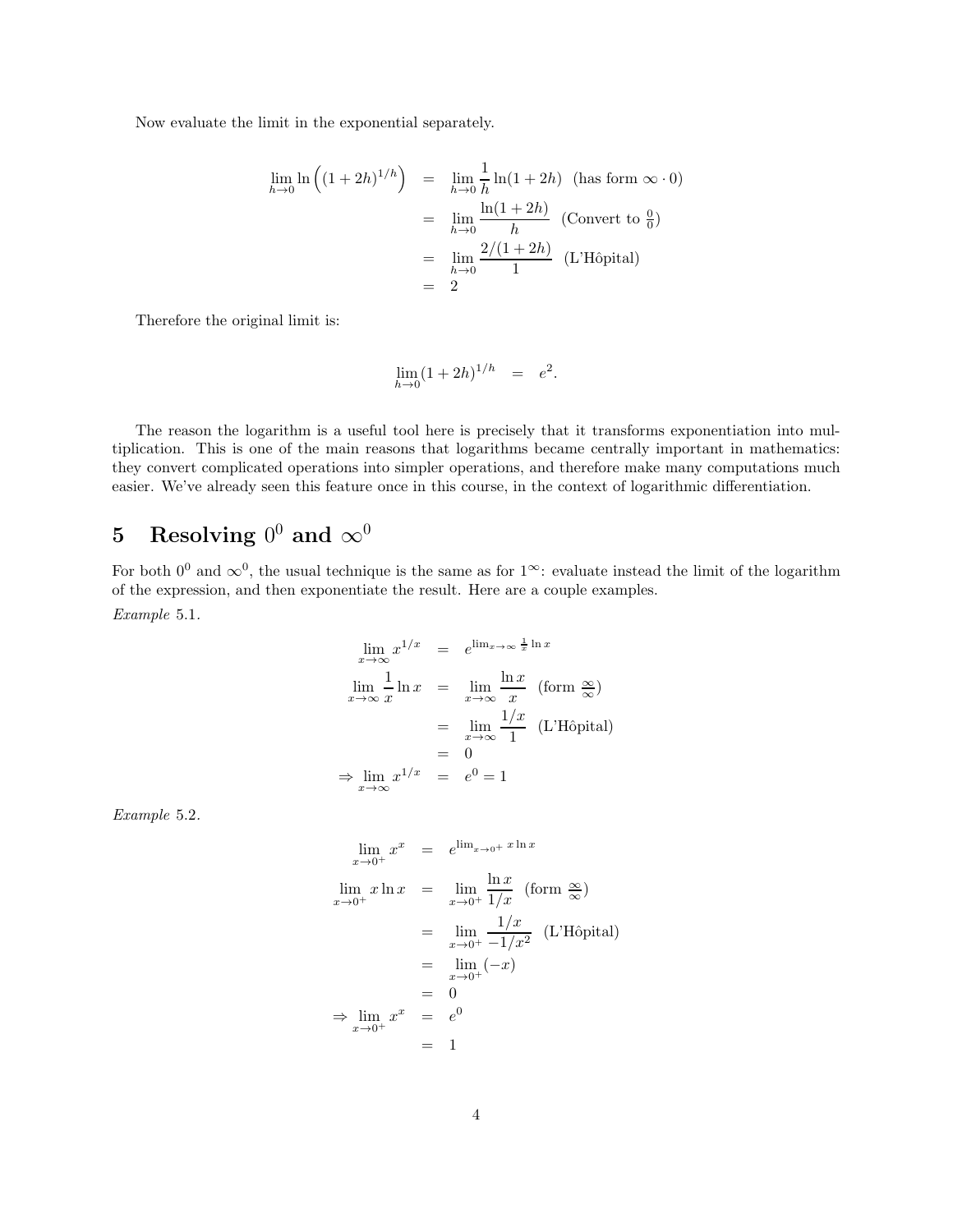#### 6 Resolving  $\infty - \infty$

The typical approach to resolving  $\infty - \infty$  is to re-express the expression as a fraction, by finding some common denominator. Typically this fraction will also be in an indeterminate form, which will need to be dealt with. Here are two examples.

Example 6.1. Consider  $\lim_{x\to\infty} (\sqrt{x^2 + x} - x)$ . This can be converted to a fraction by the algebraic trick of "multiplying by the conjugate:"

$$
\sqrt{x^2 + x} - x = \left(\sqrt{x^2 + x} - x\right) \cdot \frac{\sqrt{x^2 + x} + x}{\sqrt{x^2 + x} + x}
$$

$$
= \frac{\left(x^2 + x\right) - x^2}{\sqrt{x^2 + x} + x}
$$

$$
= \frac{x}{\sqrt{x^2 + x} + x}
$$

From here, if you try to evaluate the limit  $\lim_{x\to\infty} \frac{x}{\sqrt{x^2+1}}$  $\sqrt{x^2+x}+x$ , you will see that it is in the form  $\frac{\infty}{\infty}$ . So you could apply L'Hôpital's rule at this stage (and this is one valid way to compute the limit). In this case, it is somewhat easier to evaluate this limit by elementary means, however: divide both the numerator and the denominator by  $x$  and substitute directly.

$$
\frac{x}{\sqrt{x^2 + x} + x} = \frac{x}{\sqrt{x^2 + x} + x} \cdot \frac{1/x}{1/x}
$$

$$
= \frac{1}{\frac{1}{x}\sqrt{x^2 + x} + 1}
$$

$$
= \frac{1}{\sqrt{1 + 1/x} + 1}
$$

$$
\Rightarrow \lim_{x \to \infty} \frac{x}{\sqrt{x^2 + x} + x} = \frac{1}{\sqrt{1 + 0} + 1}
$$

$$
= \frac{1}{2}
$$

Therefore  $\lim_{x \to \infty} (\sqrt{x^2 + x} - x) = \frac{1}{2}$  $\frac{1}{2}$  as well.

Note. This computation did not require L'Hôpital's rule at all; we used only methods from earlier in the course. In fact, this problem was originally proposed as a problem on last week's midterm exam, but was removed for length reasons.

Here is a second example, where the conversion to a fraction is more transparent, but the ensuing limit computation requires a bit more work.

*Example* 6.2. Consider the limit  $\lim_{x\to 0} \left( \frac{1}{\sin x} \right)$  $\frac{1}{\sin x}$  – 1  $\boldsymbol{x}$ ). This is in the form  $\infty - \infty$  if x comes from the right, or  $-\infty + \infty$  if x comes from the left. Either way, it must be reformulated. In this case, just find a common denominator and do the fraction arithmetic.

$$
\frac{1}{\sin x} - \frac{1}{x} = \frac{x - \sin x}{x \cdot \sin x}
$$

Now this is in the form  $\frac{0}{0}$ . We can attack it with l'Hôpital's rule.